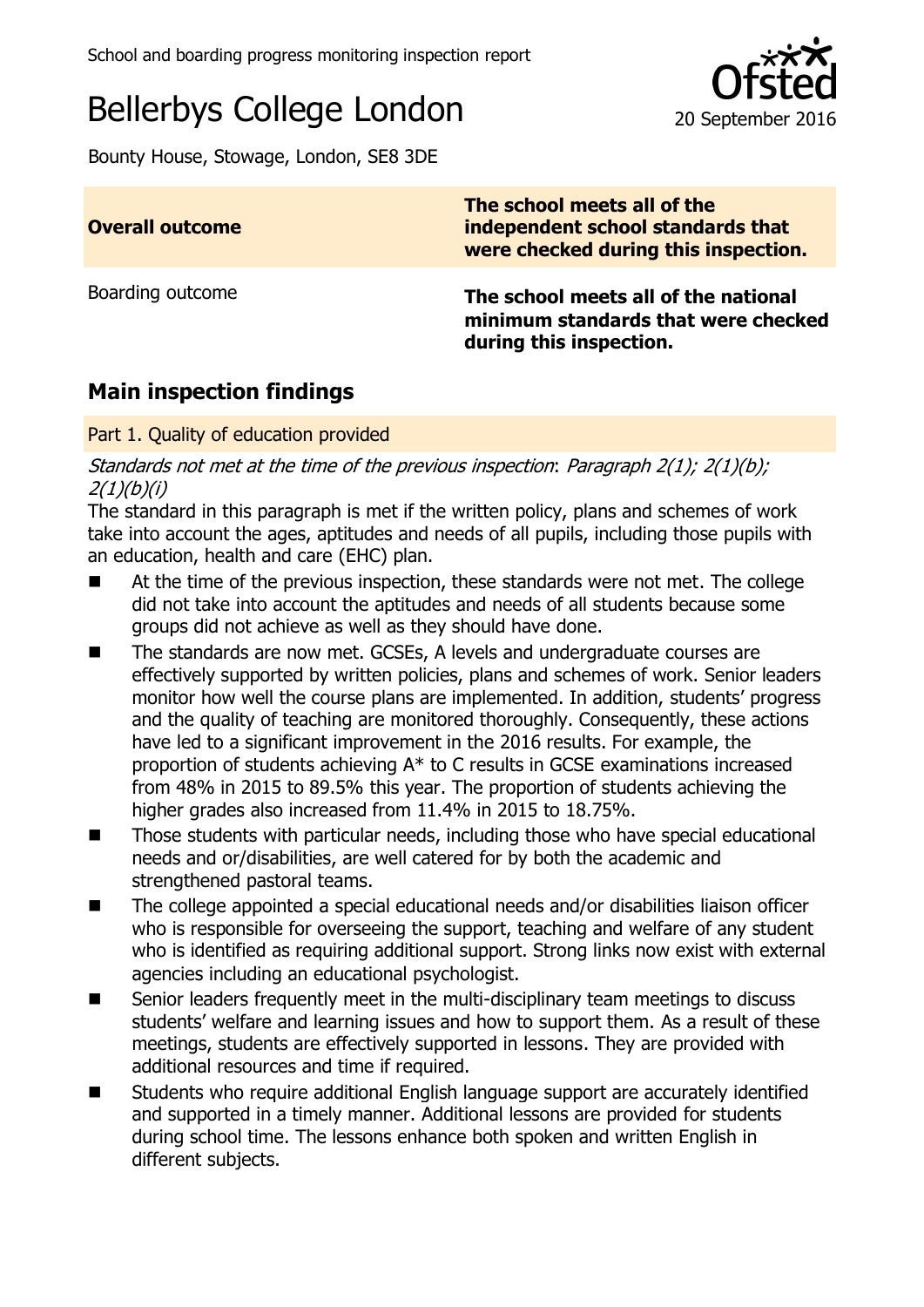

#### Part 3. Welfare, health and safety of pupils

Standards not met at the time of the previous inspection: Paragraph 7; 7(a); 7(b) The standard in this paragraph is met if the proprietor ensures that arrangements are made to safeguard and promote the welfare of pupils at the school and such arrangements have regard to any guidance issued by the Secretary of State.

- At the time of the previous inspection, these standards were not met because the college did not have robust policies and procedures to ensure the safety of students.
- $\blacksquare$  The standard is now met. The college publishes its safeguarding policy on its website. The policy meets current government requirements.
- The college promotes the welfare of students well. The principal has made sure that all staff have regard to the very latest guidance issued by the Secretary of State. Those staff that the inspector spoke to were able to explain their understanding of safeguarding and how the college's systems for protecting students worked.
- The college's single central record is up to date and regularly checked by senior leaders and managers. Recruitment procedures are secure.
- Systems and procedures are in place for ensuring that any student's absence is followed up promptly by the attendance officer. Attendance has improved dramatically.
- Staff and senior leadership changes that were reported in the previous monitoring report have ceased. Leaders and managers have been in place for over a year and are on permanent contracts. Staff told inspectors that the morale of teachers and support staff is very positive.

#### Part 8. Quality of leadership in and management of schools

#### Standards not met at the time of the previous inspection: Paragraph 34(1); 34(1)(a); 34(1)(b); 34(1)(c)

The standard about the quality of leadership and management is met if the proprietor ensures that persons with leadership and management responsibilities at the school demonstrate good skills and knowledge appropriate to their role so that the independent school standards are met consistently; fulfil their responsibilities effectively so that the independent school standards are met consistently and actively promote the well-being of pupils.

- At the time of the previous inspection, these standards were not met because leaders and managers did not have a secure understanding of the independent schools standards or the national minimum standards for boarding schools.
- The standards are now met. Since the previous inspection, staffing and leadership positions have stabilised. Consequently, staff morale has improved and the required systems and procedures to manage the college effectively have been well established. This is because of the strong and direct leadership of the principal who has worked tirelessly to ensure that the independent school standards are met.
- The principal is well supported by the senior leadership team who have a clear understanding of what is required to meet the independent school standards. The academic director oversees an effective system and team who support those students who are in need of additional help, guidance and advice.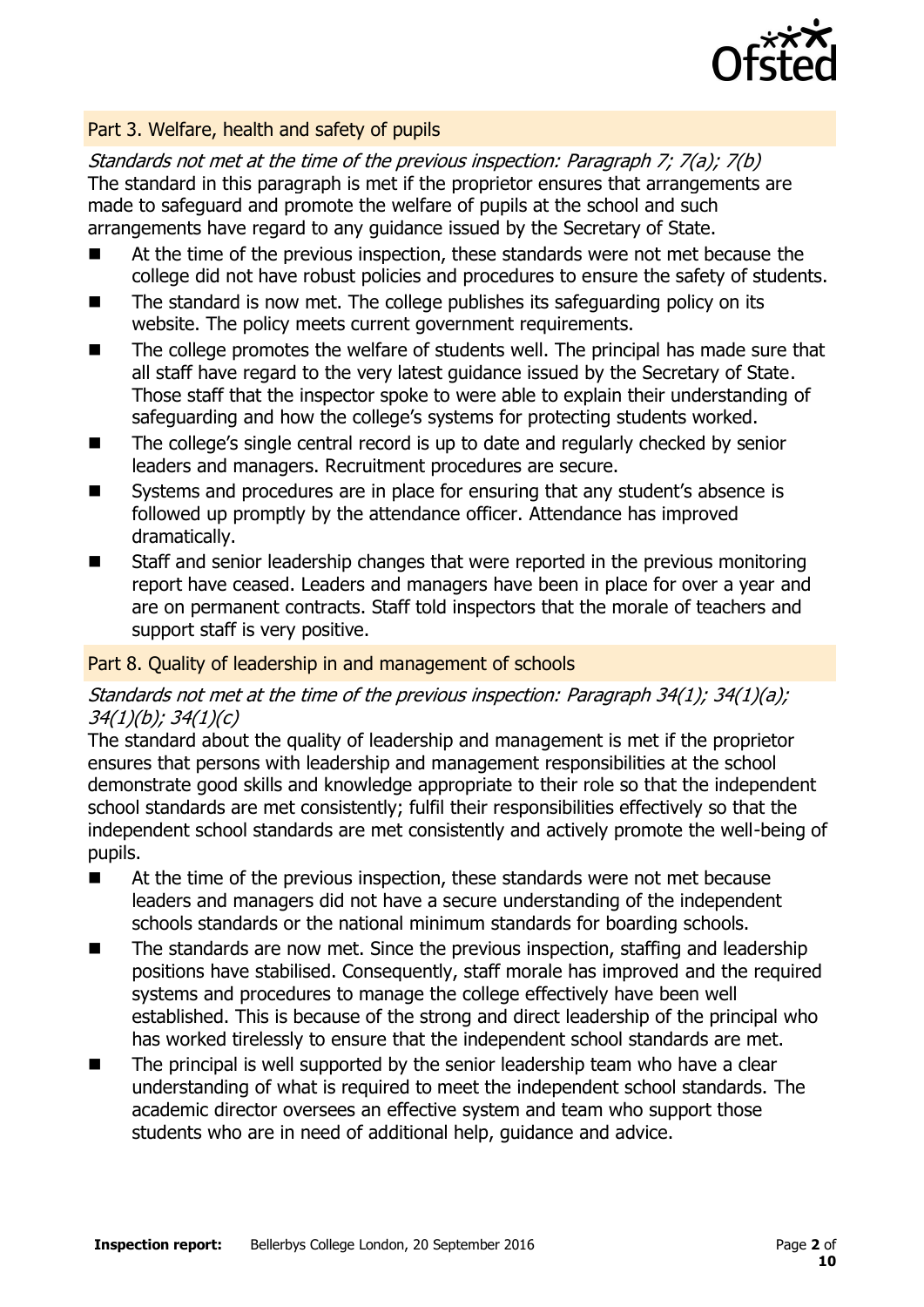

- Senior leaders and staff have an effective knowledge of the most recent government guidance for keeping students safe and helping them to understand the risks and issues regarding living in a different country. At the beginning of the academic year, all staff were provided with the most up-to-date training relating to female genital mutilation and child sexual exploitation. Staff know and understand their responsibilities with regard to the duty to prevent pupils being drawn into situations which put them at risk or harm.
- Record-keeping and systems to check the safe recruitment of staff are up to date. Work with different agencies to protect students is effective and the college has developed strong links with the local authority safeguarding team.
- The well-being of students is paramount in the college. Students in both the boarding and education provisions told inspectors that they feel safe and well looked after. When they arrive from their respective home countries, they are provided with effective induction to help them settle in to their new environment.
- Key information regarding keeping safe both physically and online is effectively presented to students on a regular basis. To ensure students have a good understanding of the important messages, there are staff available to translate work and support students in their own language to minimise any misunderstanding.
- The proprietors take safeguarding seriously. To this effect, they have developed a strong approach to safeguarding. An advisory board has been established that holds senior leaders to account. The board includes a safeguarding lead whose role is to ensure that safeguarding arrangements are maintained and effective.

#### Boarding provision

#### Compliance with the national minimum standards for boarding schools

Standard 11.1; the school ensures that arrangements are made to safeguard and promote the welfare of pupils at the school and such arrangements have regard to any guidance issued by the Secretary of State.

- The standard is met. Boarding is safe and well managed. Leaders, managers and staff provide a safe and nurturing learning and living environment.
- Leaders and managers have dealt with the previous unmet standards effectively by monitoring and training to ensure that staff have the appropriate skills, knowledge and understanding. Staff receive monthly safeguarding newsletters and daily bulletins with a safeguarding message. Recent topics have included online safety and drugs.
- $\blacksquare$  Students are helped to understand risks to their safety by the use of creative strategies such as a quiz covering safeguarding topics, including knowing the school's welfare staff, bullying and what happens when a child is missing. Safeguarding assemblies also take place, covering themes that include personal safety, crime and gangs, sex and consent and stopping violence against women.

13.1; the school's governing body and/or proprietor monitor the effectiveness of the leadership, management and delivery of the boarding and welfare provision in the school and take the appropriate action where necessary.

- This standard is met. Leaders and managers have ensured that all staff are appropriately trained and able to carry out their duties effectively.
- The proprietors and senior leaders have taken effective actions to improve the areas that were judged to be not meeting the standards at the time of the previous inspection.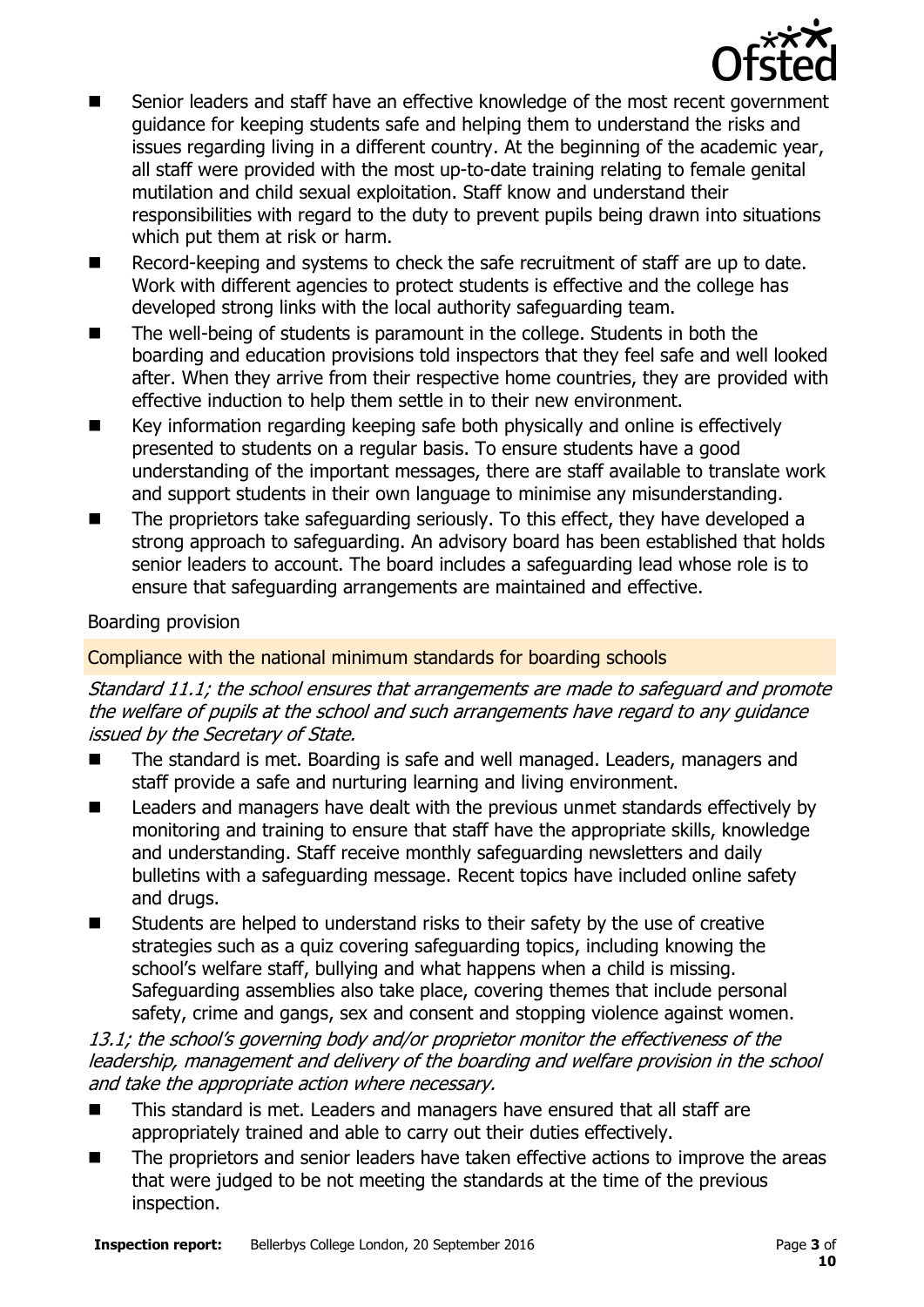

13.2; there is clear leadership and management of the practice and development of boarding in the school, and effective links are made between academic and residential staff.

- This standard is met. A comprehensive handbook for boarding staff and other key documents, which includes a handover sheet between education and boarding staff, have been revised to ensure good practice and professional expectations.
- Communication between academic and boarding staff is effective. Information regarding individual students and any concerns staff may have is transferred in a timely manner between staff teams.

### 13.3; the school's leadership and management demonstrate good skills and knowledge appropriate to their role.

 This standard is met. Proprietors provide robust leadership and support. External consultants and advisers have provided additional quality assurance. As a result, the monitoring of the boarding provision's performance is carefully reviewed on a regular basis by senior leaders and the advisory group.

#### 13.4; the school's leadership and management consistently fulfil their responsibilities effectively so that the standards are met.

 This standard is met. Senior leaders and managers take their responsibilities to meet the national minimum standards very seriously. As a result, regular reviews and monitoring of the boarding provision's practice are in place. These are used to provide feedback to staff about any further improvements. The advisory group hold leaders to account for the boarding standards being met through regular visits and meetings.

#### 13.5; the school's leadership and management and governance actively promote the wellbeing of pupils.

 This standard is met. Leadership of the college's safeguarding is effective. The designated safeguarding lead ensures that good practice is consistently carried out by all staff. All staff promote the well-being of the students. Additional support is provided by the college nurse, welfare officer, Chinese counsellor and a nominated lead on behalf of the advisory board. All these staff have completed the highest level of safeguarding training. Consequently, staff are well informed and students feel well looked after in both the academic and boarding provision.

#### 13.8; the records specified in Appendix 2 are maintained and monitored by the school and action taken as appropriate.

 This standard is met. Regular checks of all the key records, including fire safety, first aid and risk assessments are routinely carried out. Senior leaders hold all staff to account through regular, formal meetings and examination of documents. The checks are reported on a regular basis to the proprietors.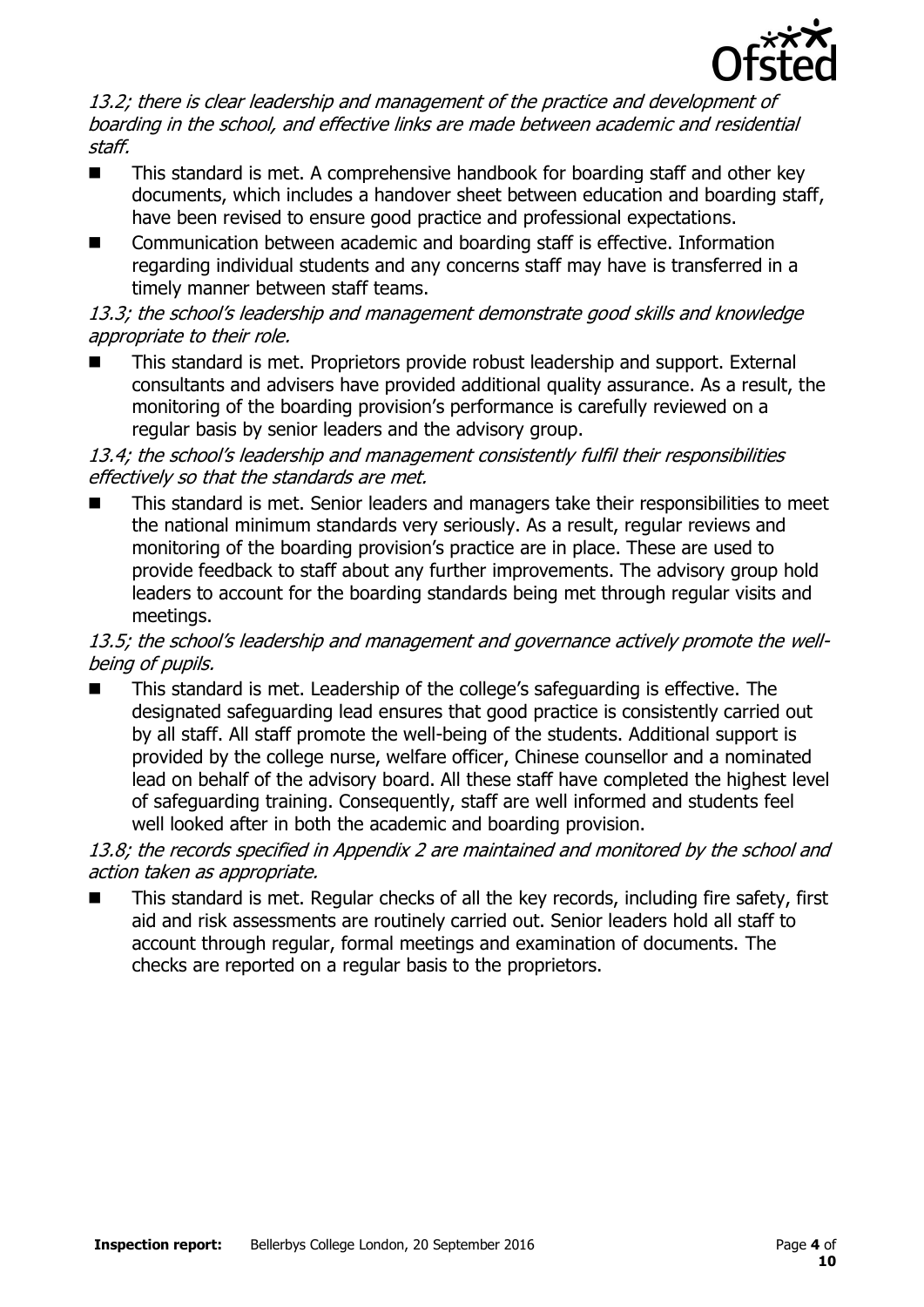

## **Compliance with regulatory requirements and national minimum standards for boarding schools**

The school meets the requirements of the schedule to the Education (Independent School Standards) Regulations 2014 ('the independent school standards') and associated requirements that were checked during this inspection. This included the standards and requirements that the school was judged to not comply with at the previous inspection. Not all of the standards and associated requirements were checked during this inspection.

### **The school now meets the following independent school standards**

- $\blacksquare$  The standard in this paragraph is met if the written policy, plans and schemes of work take into account the ages, aptitudes and needs of all pupils, including those pupils with an EHC plan (Paragraph  $2(1)$ ;  $2(1)(b)$ ;  $2(1)(b)(i)$ ).
- The standard in this paragraph is met if the proprietor ensures that arrangements are made to safeguard and promote the welfare of pupils at the school and such arrangements have regard to any guidance issued by the Secretary of State (Paragraph 7(a); 7(b)).
- **EXTERGHM** Arrangements are made to safeguard and promote the welfare of boarders while they are accommodated at the school and such arrangements have regard to the National Minimum Standards for Boarding Schools or, where applicable the National Minimum Standards for Residential Special Schools or the National Minimum Standards for Accommodation of Students under Eighteen by Further Education Colleges (Paragraph 8(a); 8(b)).

Standards for boarding that were not met at the previous inspection:

- The school ensures that
	- arrangements are made to safeguard and promote the welfare of pupils at the school and
	- such arrangements have regard to any guidance issued by the Secretary of State. (11.1).
- The school's governing body and/or proprietor monitor the effectiveness of the leadership, management and delivery of the boarding and welfare provision in the school, and take appropriate action where necessary (13.1).
- There is clear leadership and management of the practice and development of boarding in the school, and effective links are made between academic and residential staff (13.2).
- The school's leadership and management demonstrate good skills and knowledge appropriate to their role (13.3).
- The school's leadership and management consistently fulfil their responsibilities effectively so that the standards are met (13.4).
- The school's leadership and management and governance actively promote the wellbeing of pupils (13.5).
- The records specified in Appendix 2 are maintained and monitored by the school and action taken as appropriate (13.8).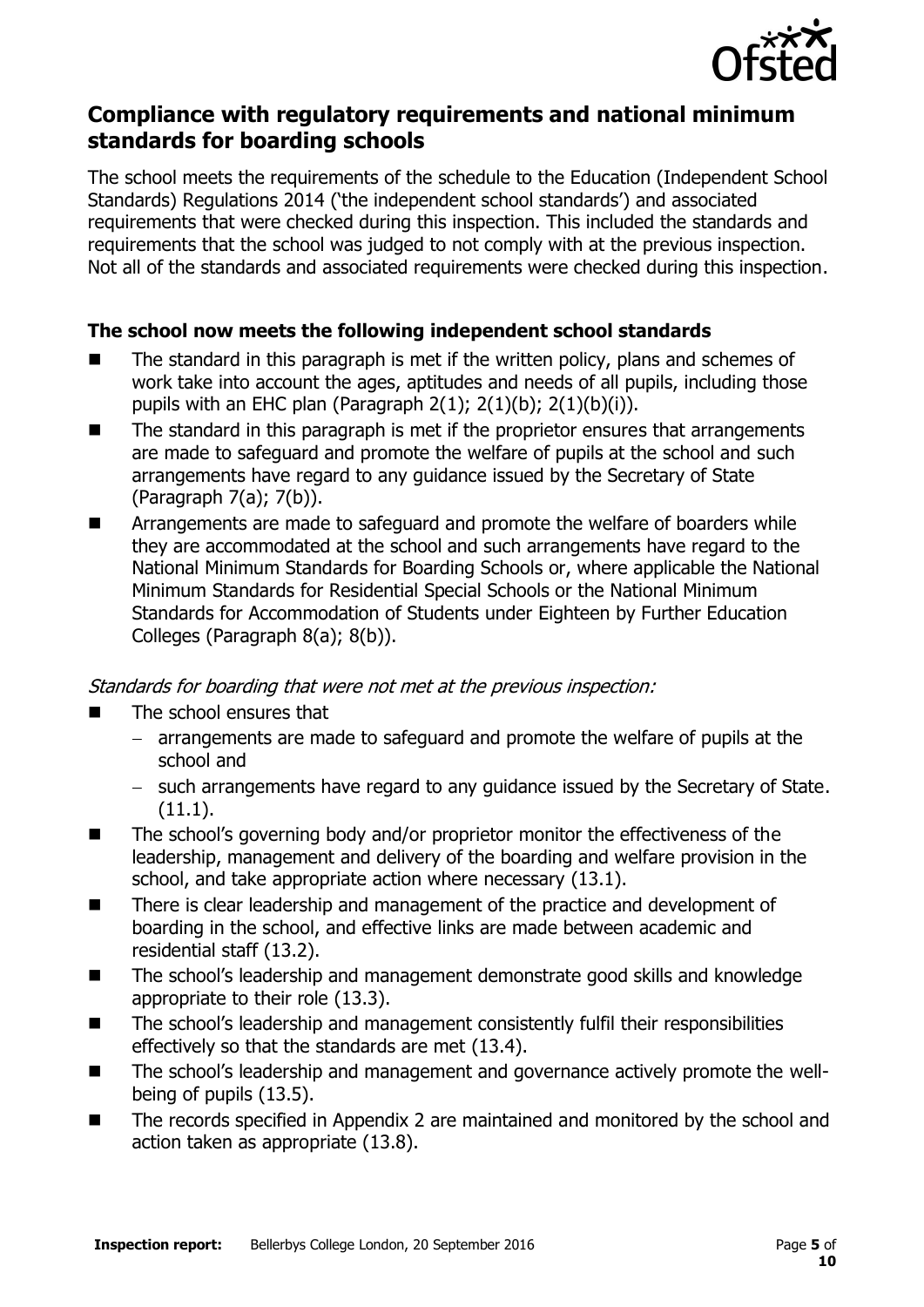

#### **The school now meets the following national minimum standards for boarding schools:**

- $\blacksquare$  The school ensures that
	- arrangements are made to safeguard and promote the welfare of pupils at the school and
	- such arrangements have regard to any guidance issued by the Secretary of State (11.1).
- The school's governing body and/or proprietor monitors the effectiveness of the leadership, management and delivery of the boarding and welfare provision in the school, and takes appropriate action where necessary (13.1).
- There is a clear leadership and management of the practice and development of boarding in the school, and effective links are made between academic and residential staff (13.2).
- The school's leadership and management demonstrate good skills and knowledge appropriate to their role (13.3).
- The school's leadership and management consistently fulfil their responsibilities effectively so that the standards are met (13.4).
- The school's leadership and management and governance actively promote the wellbeing of pupils (13.5).
- The records specified in Appendix 2 are maintained and monitored by the school and action taken as appropriate (13.8).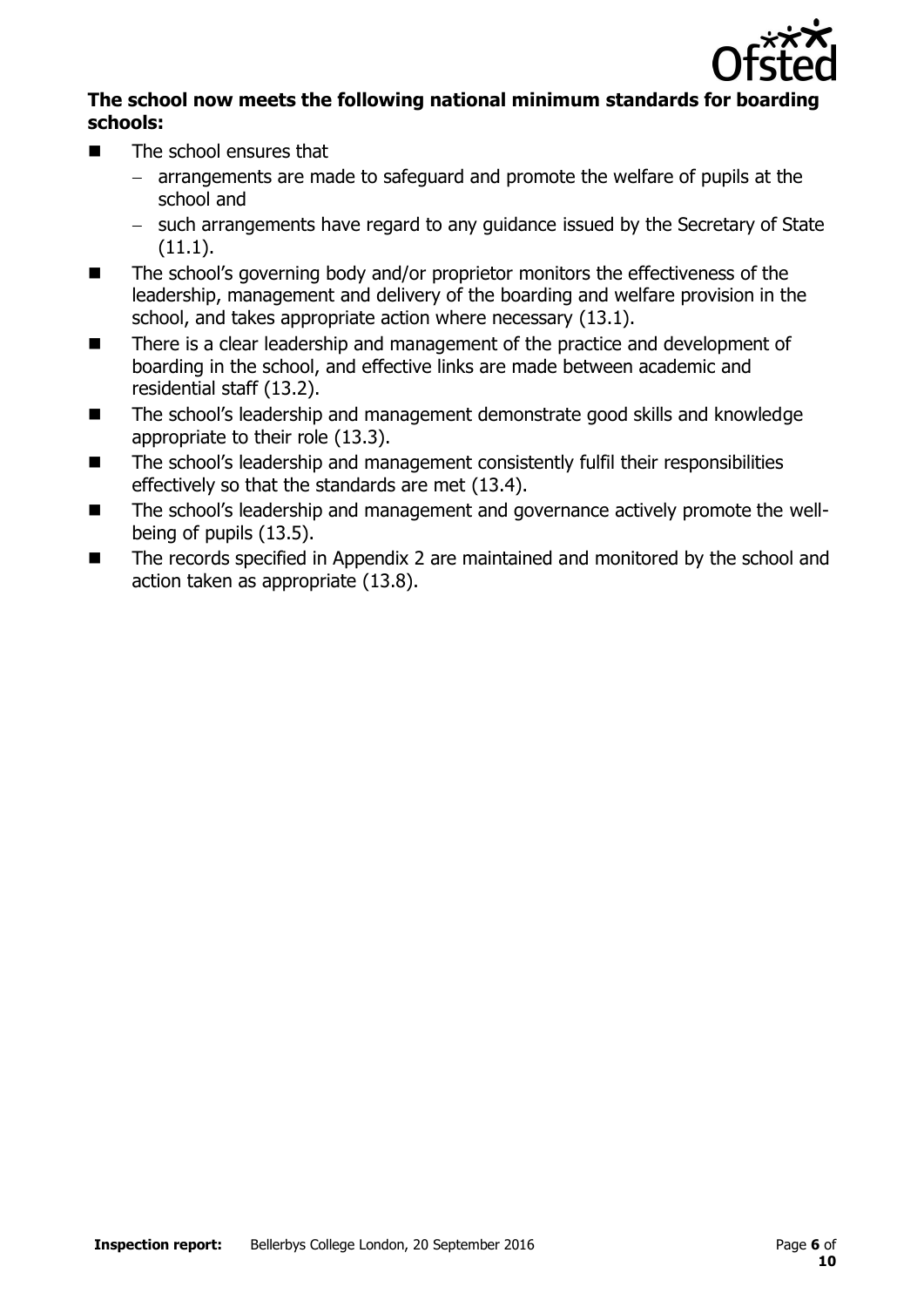

# **School details**

| Unique reference number             | 134827   |
|-------------------------------------|----------|
| Social care unique reference number | SC063056 |
| DfE registration number             | 203/6376 |
| Inspection number                   | 10018076 |

This inspection was carried out under section 109(1) and (2) of the Education and Skills Act 2008, the purpose of which is to advise the Secretary of State for Education about the school's suitability for continued registration as an independent school.

The inspection of boarding provision was carried out under the Children Act 1989, as amended by the Care Standards Act 2000, having regard to the national minimum standards for boarding schools.

| Type of school                       | Independent                                   |
|--------------------------------------|-----------------------------------------------|
| <b>School status</b>                 | Independent boarding school                   |
| Age range of pupils                  | $15 - 19$                                     |
| Gender of pupils                     | Mixed                                         |
| Number of pupils on the school roll  | 131                                           |
| Number of part-time pupils           | $\boldsymbol{0}$                              |
| Number of boarders on roll           | 32                                            |
| Proprietor                           | <b>Bellerbys Educational Services Limited</b> |
| Chair                                | Mike Everett                                  |
| Principal                            | <b>Alison Baines</b>                          |
| Annual fees (day pupils)             | £21,360                                       |
| Annual fees (boarders)               | £32,100                                       |
| Telephone number                     | 020 8694 7000                                 |
| Website                              | www.bellerbys.com                             |
| <b>Email address</b>                 | abaines@studygroup.com                        |
| Date of previous standard inspection | February 2011                                 |

### **Information about this school**

■ Bellerbys College is situated in the London Borough of Greenwich. It is owned by Bellerbys Education Services Limited. The college was established in 1997 and moved to its current premises in 2004.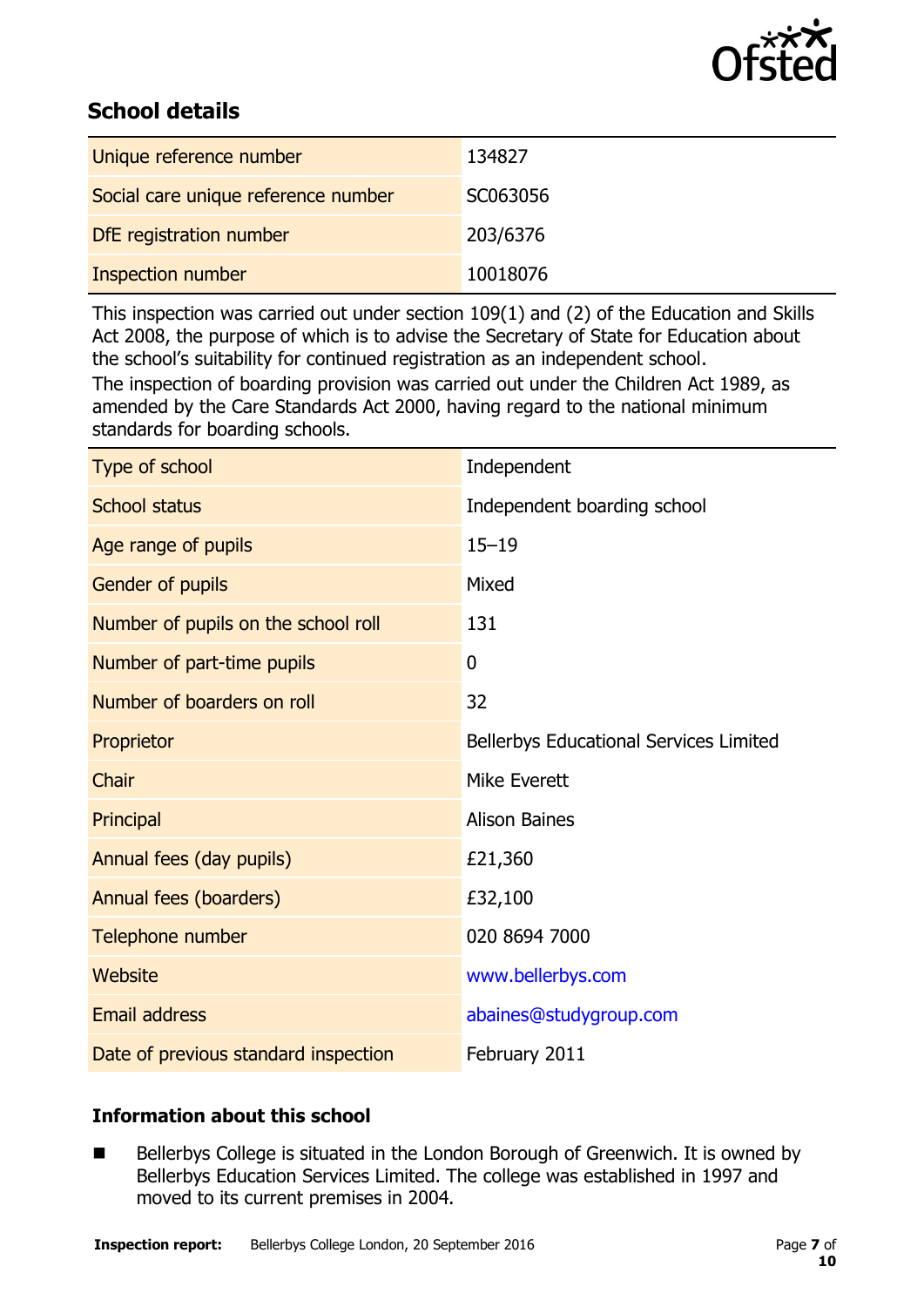

- The aim of Bellerbys College is to prepare students for admission to British universities.
- All students are from overseas, with most coming from China, Vietnam and Russia. The college is non-selective. Students are required to achieve minimum standards in English and academic studies in their home country before being offered a place at the college.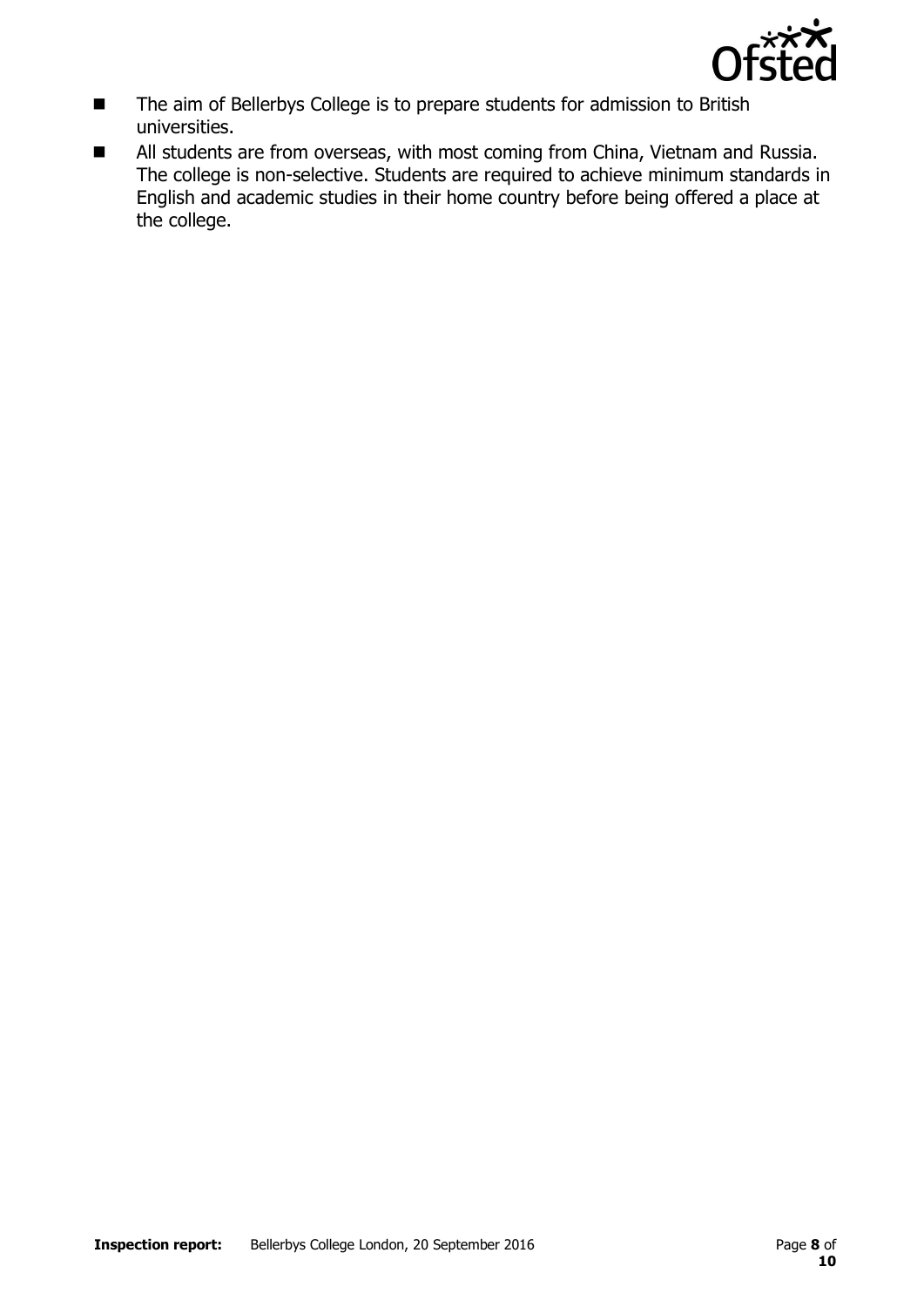

# **Information about this inspection**

- This inspection was carried out at the request of the registration authority for independent schools. The purpose of the inspection was to monitor the progress the school has made in meeting the independent school standards and other requirements that it was judged to not comply with at its previous inspection.
- The Social Care Regulatory Inspector evaluated the extent to which the boarding provision meets the requirements of the national minimum standards for students' welfare, behaviour and safety. The inspector checked the college's management and development of boarding, and the deployment of suitability of staffing arrangements.
- The school submitted an action plan to the Department for Education (DfE), which was judged to require improvement by Ofsted in January 2016. There were insufficient details regarding monitoring arrangements by senior leaders.
- This was the college's fourth monitoring inspection since its previous full inspection in February 2011. Subsequent additional inspections took place in November 2011, June 2013, October 2013 and June 2015. At each of these inspections numerous standards were still not being met.
- This was an unannounced inspection.

#### **Inspection team**

John Seal, lead inspector **Her Majesty's Inspector** Seka Graovac Social Care Regulatory Inspector